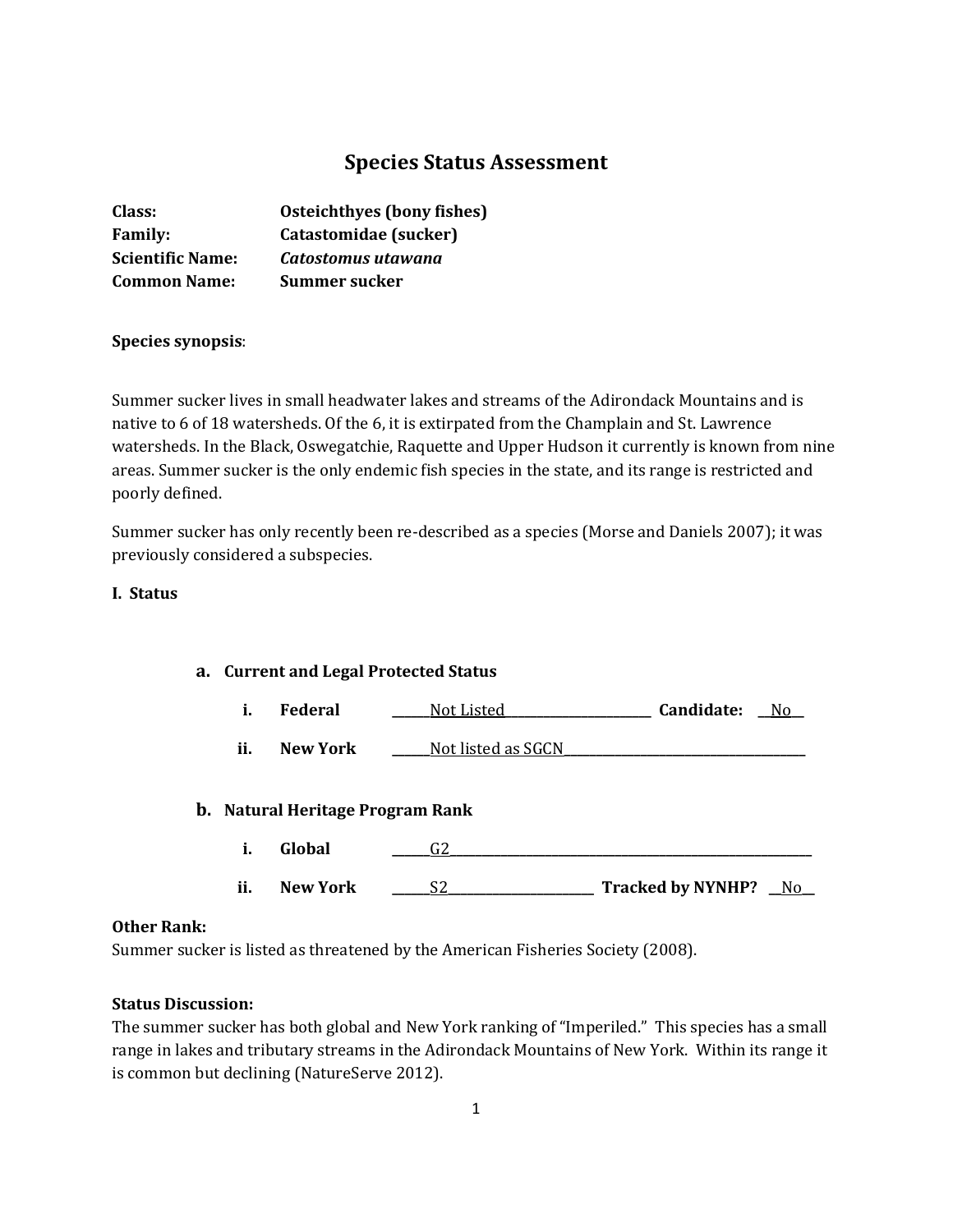# **II. Abundance and Distribution Trends**

#### **a. North America**

- **i. Abundance**
- **\_\_\_x\_\_ declining \_\_\_\_\_increasing \_\_\_\_\_stable \_\_\_\_\_unknown**
- **ii. Distribution:**
	- **\_\_x\_\_\_ declining \_\_\_\_\_increasing \_\_\_\_\_stable \_\_\_\_\_unknown**

**Time frame considered: \_\_\_\_\_\_\_**last 50 yrs, or since 1930s**\_\_\_\_\_\_\_\_\_\_\_\_\_\_**

#### **b. Regional**

| <i>i.</i> Abundance           |                                                              |  |
|-------------------------------|--------------------------------------------------------------|--|
|                               | ____ declining ______ increasing _____ stable ______ unknown |  |
| ii. Distribution:             |                                                              |  |
|                               | ____ declining ______increasing _____stable ________unknown  |  |
|                               |                                                              |  |
| <b>Time Frame Considered:</b> |                                                              |  |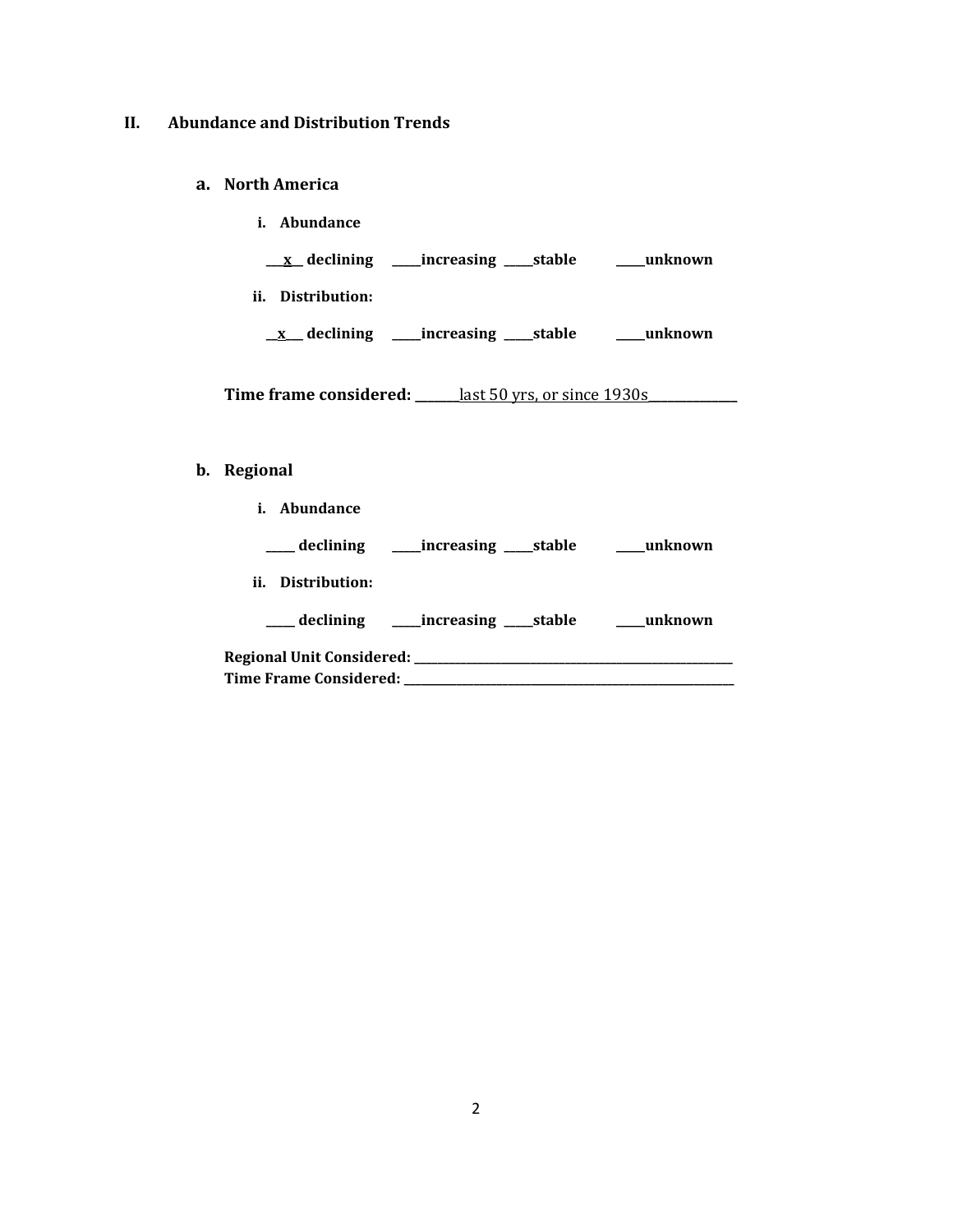**c. Adjacent States and Provinces: only found in NYS**

| <b>CONNECTICUT</b>   | Not Present $X_{-}$                                           | No data $\_\_\_\_\_\_\_\_\_\_\_\$                                           |
|----------------------|---------------------------------------------------------------|-----------------------------------------------------------------------------|
| <b>MASSACHUSETTS</b> | Not Present $X_{-}$                                           | No data ______                                                              |
| <b>NEW JERSEY</b>    | Not Present $X_{-}$                                           | No data $\_\_$                                                              |
| <b>ONTARIO</b>       | Not Present $X_{-}$                                           | No data $\frac{1}{2}$                                                       |
| <b>PENNSYLVANIA</b>  | Not Present $\mathbf{X}$                                      | No data $\_\_$                                                              |
| <b>QUEBEC</b>        | Not Present $X_{-}$                                           | No data $\frac{1}{\sqrt{1-\frac{1}{2}}\cdot\frac{1}{\sqrt{1-\frac{1}{2}}}}$ |
| <b>VERMONT</b>       | Not Present $X_{-}$                                           | No data ______                                                              |
| d. NEW YORK          |                                                               | No data $\_\_\_\_\_\_\_\_\_\_\_\_\_\_\_\_\_\_\_\_\_\_\_\_\_\_\_\_$          |
| i. Abundance         |                                                               |                                                                             |
|                      | ___ declining ____increasing ____stable ___ <u>X</u> _unknown |                                                                             |
| ii. Distribution:    |                                                               |                                                                             |
|                      | <u>X</u> declining ____increasing ____stable _____unknown     |                                                                             |

# **Monitoring in New York.**

Monitoring programs are carried out by the NYSDEC Rare Fish Unit, 2003-2012.

# **Trends Discussion:**

Summer sucker is endemic to the Adirondack region of New York and it is not found elsewhere (Figure 1)**.** They have been found in 6 watersheds and are apparently now absent from two of them (Champlain and St. Lawrence). Abundance trends are unknown although they are easily caught, at times, in the very few waters where they remain.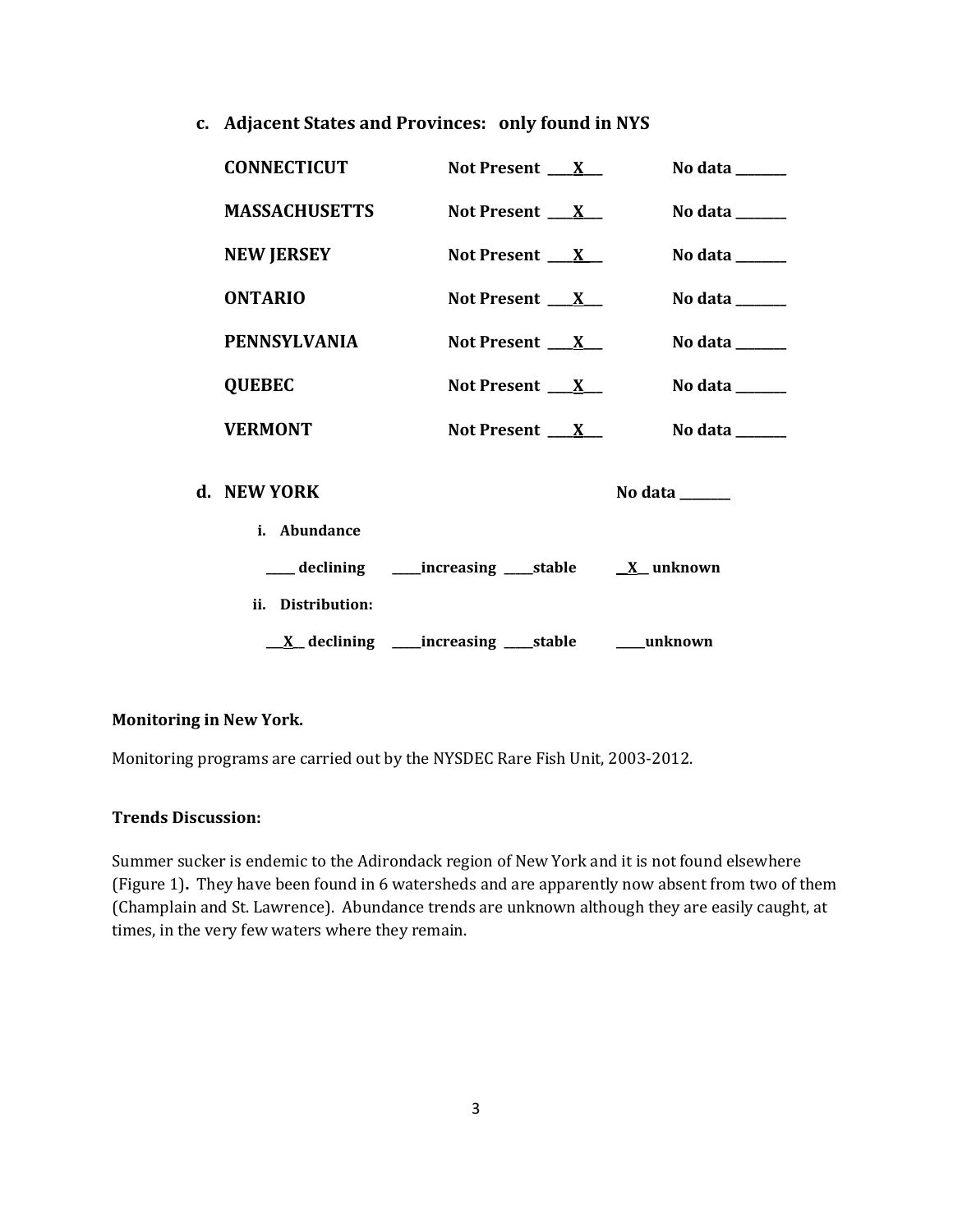

Figure 1. U.S. Distribution of summer sucker by watershed. (NatureServe 2012).

The distribution of this species within the 6 watersheds has changed with decreases, as they are now known in only four. Overall there are records from 16 of the subbasins (HUC 10) units for all time periods and from 7 fewer units in the recent period (9). Statewide, the number of individual site records for this species has been 43 for all time periods, 26 in the last 30 years, and 25 since 1993.



Figure 2. Summer sucker distribution in New York, depicting fish sampled before 1977 and from 1977 to current time, is shown the corresponding HUC-10units where they were found, along with the number of records.

Figure 3. New York range map of summer sucker.

Table 1. Records of rare fish species in hydrological units (HUC-10) are shown according to their watersheds in early and recent time periods (before and after 1977) to consider loss and gains. Further explanations of details are found in Carlson (2012).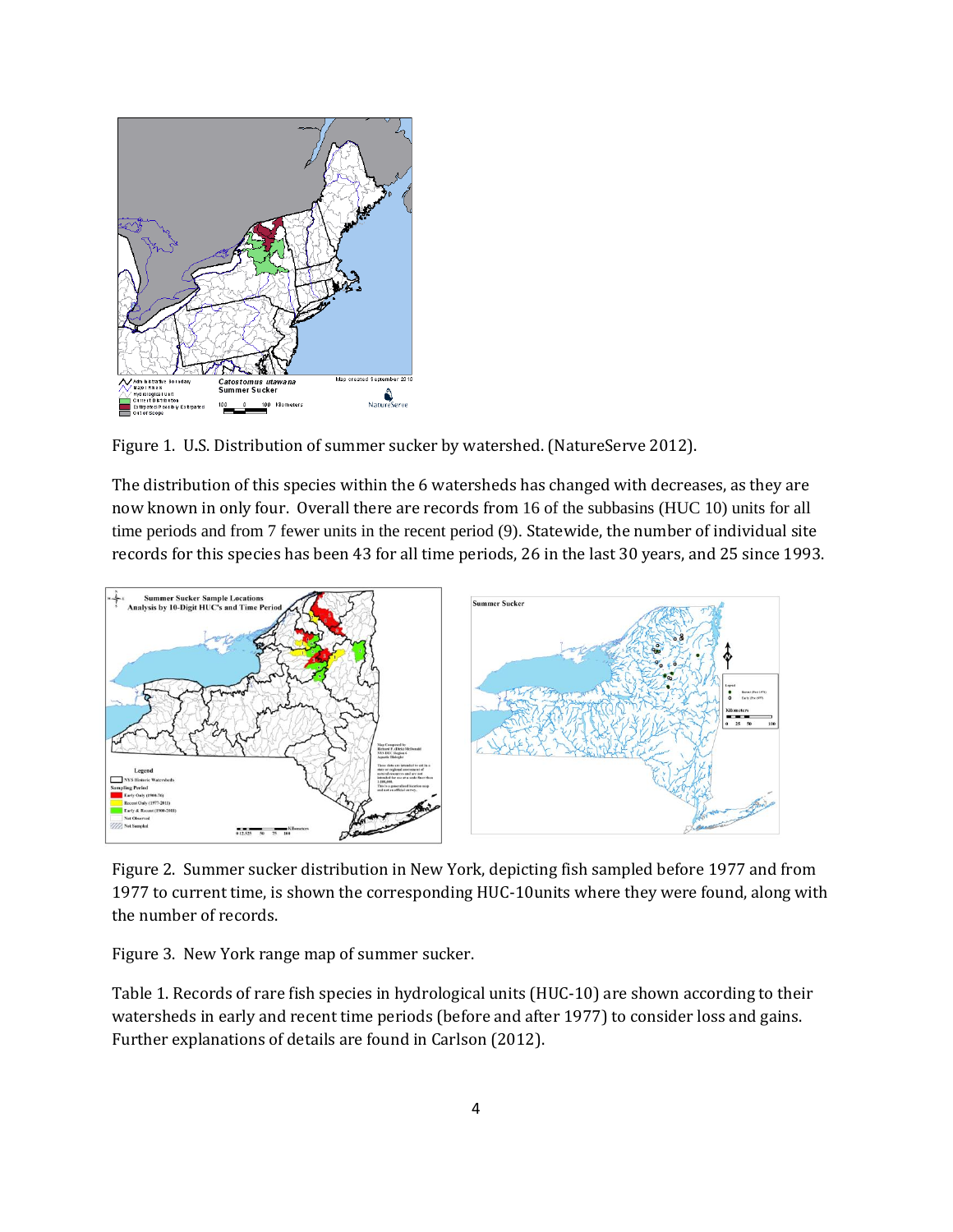| Watershed name | Total # HUC10 | Early only | Recent only | both | Watershed status |
|----------------|---------------|------------|-------------|------|------------------|
| <b>Black</b>   |               |            |             | 2    |                  |
| Champlain      |               |            | υ.          | U    | loss             |
| Mohawk         |               |            |             |      |                  |
| Oswegatchie    |               | ∠          |             |      |                  |
| Raquette       |               |            |             | U    |                  |
| St. Law&SLC    |               |            |             | U    | loss             |
| sum            | 14            |            |             | 4    |                  |

#### **III. New York Rarity, if known:**

| Historic      | # of Animals | # of Locations             | % of State      |  |
|---------------|--------------|----------------------------|-----------------|--|
| prior to 1977 |              | 17 individual site records | 6/18 watersheds |  |
| prior to 1980 |              |                            |                 |  |
| prior to 1990 |              |                            |                 |  |

#### **Details of historic occurrence:**

Summer sucker was historically found in the Black, Champlain, Mohawk, Oswegatchie, Raquette, and St. Lawrence watersheds. Based on present knowledge, the distribution of this species is in 21 waters of the Adirondacks, all at higher elevations (Figures 2&3). The longest list of potential waters with summer sucker, 30, was that of Webster 1973a, but several were later shown to be inhabited by only white sucker. Morse examined specimens from the biosurvey of the 1930's to extend the knowledge beyond his list of confirmed ones of 12, to get 13, with the additional water of Beaver River's Stillwater Res. (Specimens from Stillwater Reservoir as described by Greeley (1932) were insufficient to be recognized as this species but others from a later date (Morse 2007) had the spawning characteristics that were diagnostic).

| Current      | # of Animals | # of Locations             | % of State      |
|--------------|--------------|----------------------------|-----------------|
| (since 1977) |              | 26 individual site records | 4/18 watersheds |

# **Details of current occurrence:**

Summer sucker is currently found in the Black, Mohawk, Oswegatchie, and Raquette watersheds. Summer sucker are still reported in at least 9 of their historic 21 waters.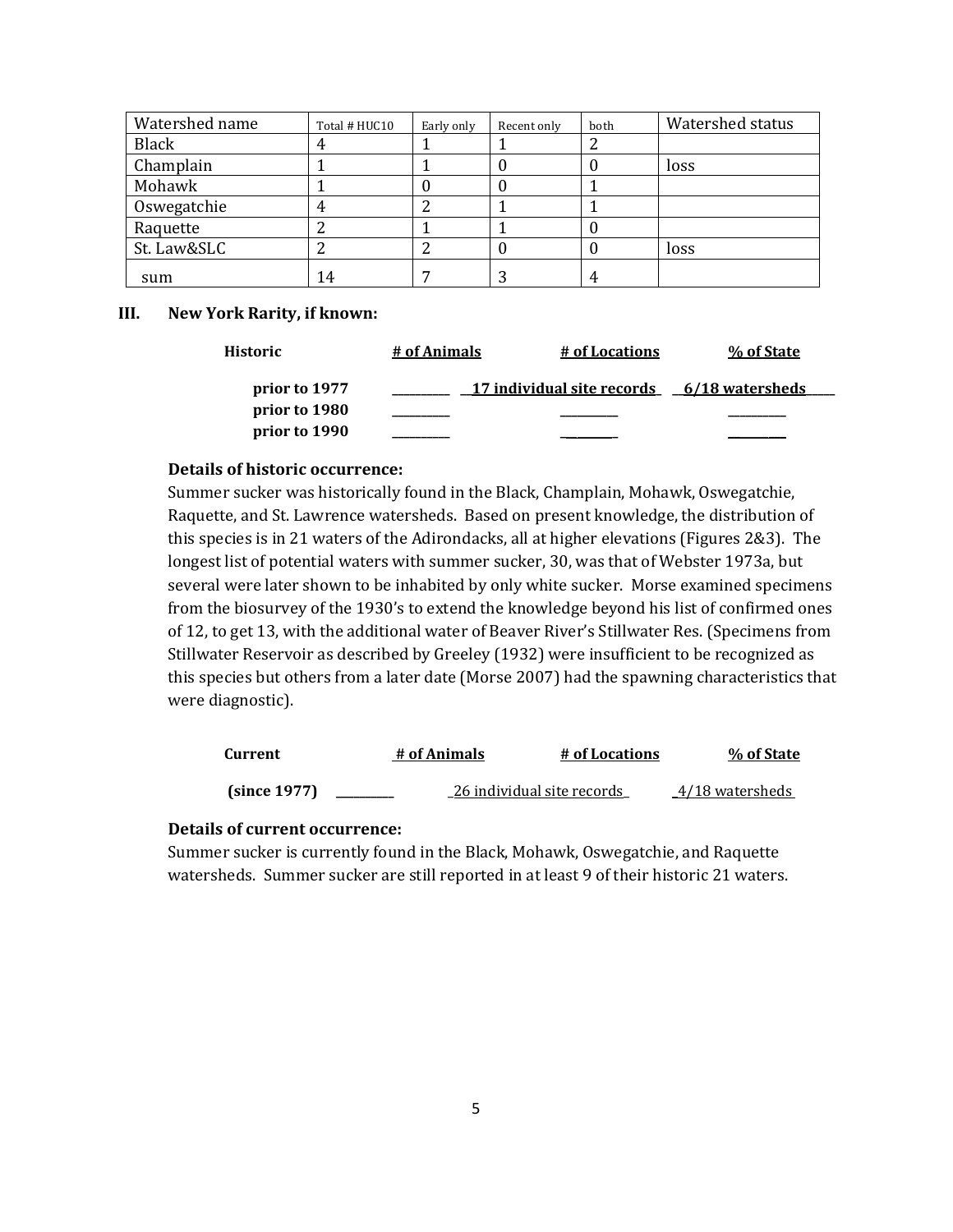#### **New York's Contribution to Species North American Range:**

| % of NA Range in New York     | <b>Classification of New York Range</b> |
|-------------------------------|-----------------------------------------|
| $\underline{X}$ 100 (endemic) | $X$ Core                                |
| $-76-99$                      | Peripheral                              |
| 51-75                         | __ Disjunct                             |
| 26-50                         | Distance to core population: 1-25       |

# **IV. Primary Habitat or Community Type:**

**1**. Headwater/Creek, Low-Moderate Gradient, Low Buffered, Acidic, Transitional Cool

**2.** Oligotrophic Dimictic Lake

**3.** Small River, Low-Moderate Gradient, Low Buffered

#### **Habitat or Community Type Trend in New York:**

| Declining ______ Stable                         | <u>__</u> Increasing |       | Unknown |
|-------------------------------------------------|----------------------|-------|---------|
| Time frame of decline/increase: _______________ |                      |       |         |
| <b>Habitat Specialist?</b>                      |                      | x Yes | No      |
| <b>Indicator Species?</b>                       |                      | x Yes | No      |

# **Habitat Discussion:**

Lakes, creeks, and small rivers with rocky pools and runs are preferred habitat and large rivers are avoided. Spawning has been documented in ephemeral streams in Squaw Lake (Morse 2007) and in other small tributaries to lakes (Kendall and Dence 1929, Greeley and Greene 1931). Mather (1886) describes summertime habitat (post spawning) as deeper waters of lakes.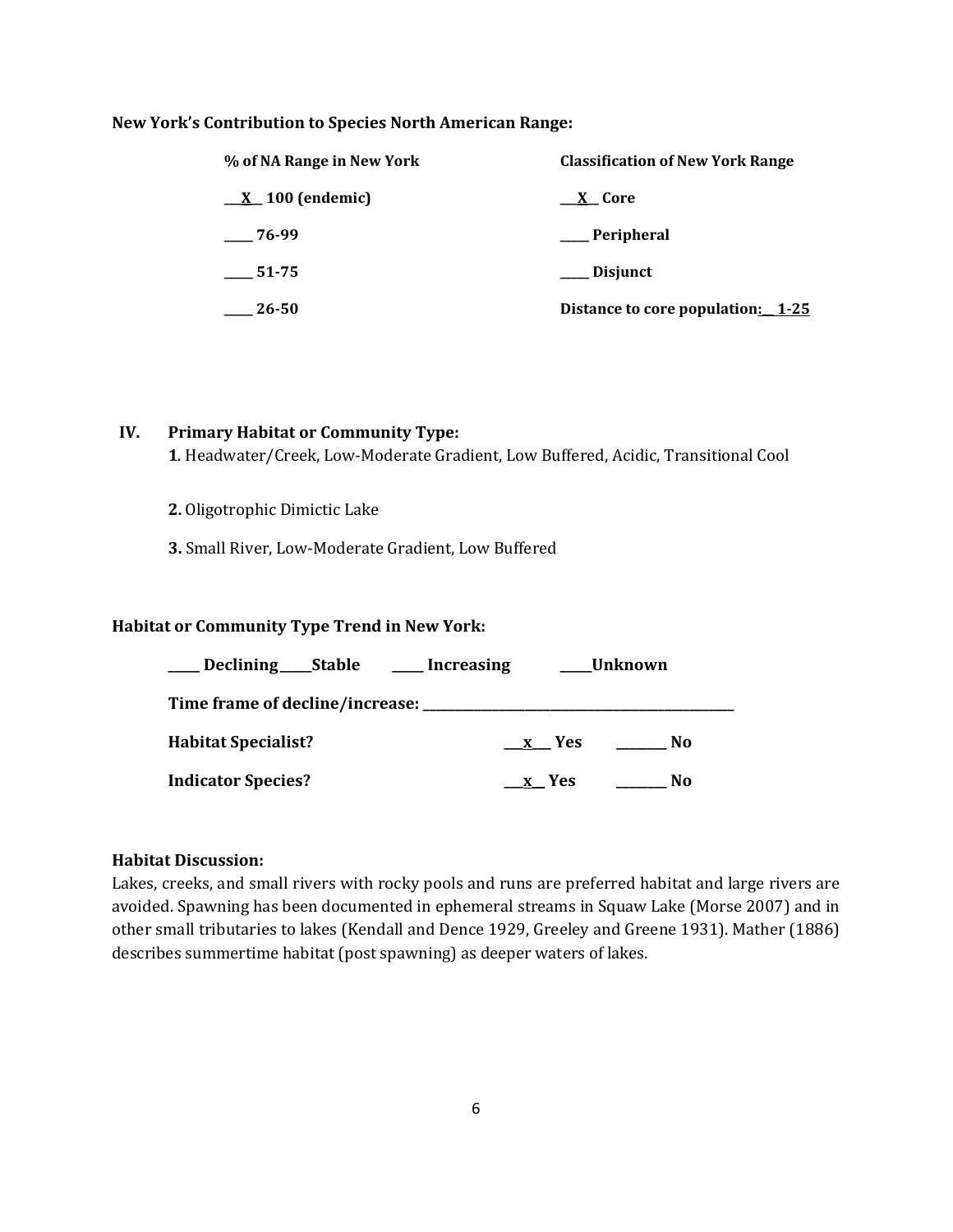- **V. New York Species Demographics and Life History**
	- **\_\_X\_\_\_ Breeder in New York**
		- **\_\_\_\_\_ Summer Resident**
		- **\_\_\_\_\_ Winter Resident**
		- **\_\_\_\_\_ Anadromous**

**\_\_\_\_\_ Non-breeder in New York**

- **\_\_\_\_\_ Summer Resident**
- **\_\_\_\_\_ Winter Resident**
- **\_\_\_\_\_ Catadromous**
- **\_\_\_\_\_ Migratory only**
- **\_\_\_\_\_Unknown**

# **Species Demographics and Life History Discussion:**

The summer sucker has an adult life span of typically 3-8 years (Morse 2007). It spawns from early June to early August (NatureServe 2012).

# **VI. Threats:**

Predation and competition by invasive species like largemouth bass, smallmouth bass and yellow perch are likely causes of species loss or decline. Acidification has probably affected a few also. Many of the larger lakes formerly occupied by this species underwent major changes in the fish assemblages decades ago. Only three (or four or five) lakes in more remote areas still sustain summer sucker.

# **Are there regulatory mechanisms that protect the species or its habitat in New York?**

**\_\_\_\_\_\_ No \_\_\_\_\_ Unknown**

**\_\_X\_\_\_ Yes**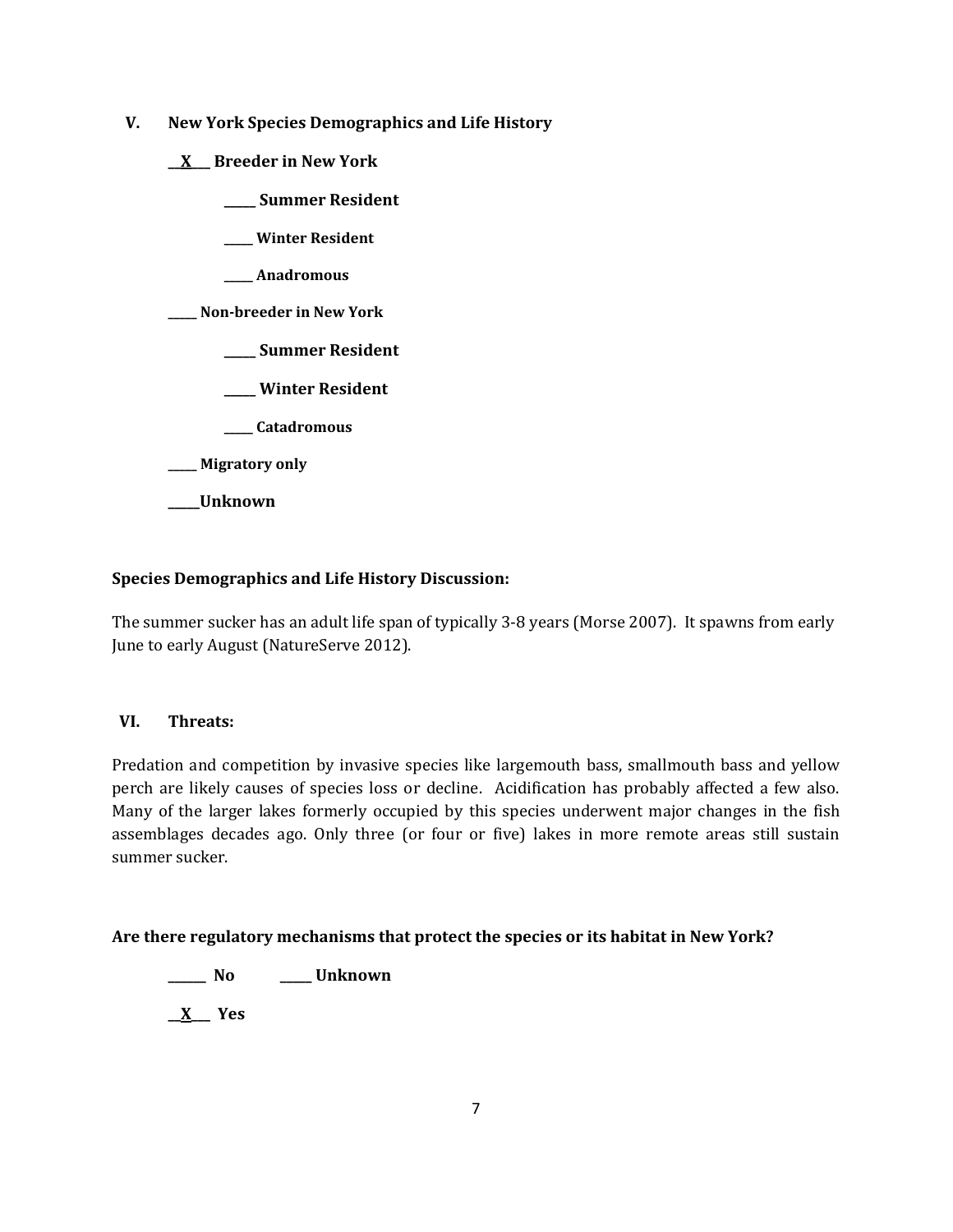**Describe knowledge of management/conservation actions that are needed for recovery/conservation, or to eliminate, minimize, or compensate for the identified threats:**

#### **VII. References**

- Anonymous (D. Webster) 1973a. Distribution of dwarf suckers in the Adirondacks. Annual job progress report. Federal Aid Project no. F-28-R-8, Job 8-A for NYSDEC for period Apr 1, 1972 to Mar 31, 1973.
- Anonymous (D. Webster) 1973b. Life history, ecology and population dynamics of suckers. Annual job progress report. Federal Aid Project no. F-28-R-8, Job 8-C for NYSDEC for period Apr 1, 1972 to Mar 31, 1973.
- Beamish, R.J. and E.J. Crossman. 1977. Validity of the subspecies designation for the dwarf white sucker (*Catostomus commersoni utawana*). J. Fish. Res. Bd. Can. 31(1):371-378.
- Carlson, D.M. 2001. Species accounts for the rare fishes of New York. N. Y. S. Dept. Env. Cons. Albany, NY.
- Carlson, D.M. 2012 (draft). Species accounts of inland fishes of NYS considered as imperiled, 2012. NYDEC Watertown, NY
- Dence, W.A. 1948. Life history, ecology and habits of the dwarf sucker, *Catostomus commersoni utawana* Mather, at the Huntington Wildlife Station. Roos. Wildl. Bull 8(4):81-150.
- George, C. 1981. The fishes of the Adirondack Park. New York Department Environmental Conservation. Albany. 94 pp.
- Greeley, J.R. and C.W.Greene. 1931. Fishes of the area with annotated list. in A biological survey of the St. Lawrence watershed Suppl. 20th Ann. Rept., N.Y. Cons. Dept. 1930:49-94.
- Greeley, J.R. and C.W.Greene. 1932. Fishes of the area with annotated list. in A biological survey of the Oswegatchie and Black River systems. Suppl. 21st Ann. Rept., N.Y. Cons. Dept. 1930:54-92.
- Jelks, H.L. and 15 others. 2008. Conservation status of imperiled North American freshwater and diadromous fishes. Fisheries 33(8):372-407.
- Kendall, W.C. and W.A. Dence. 1929. The fishes of the Cranberry Lake Region. Roos. Wildl. Bull. 5(2):219-309.